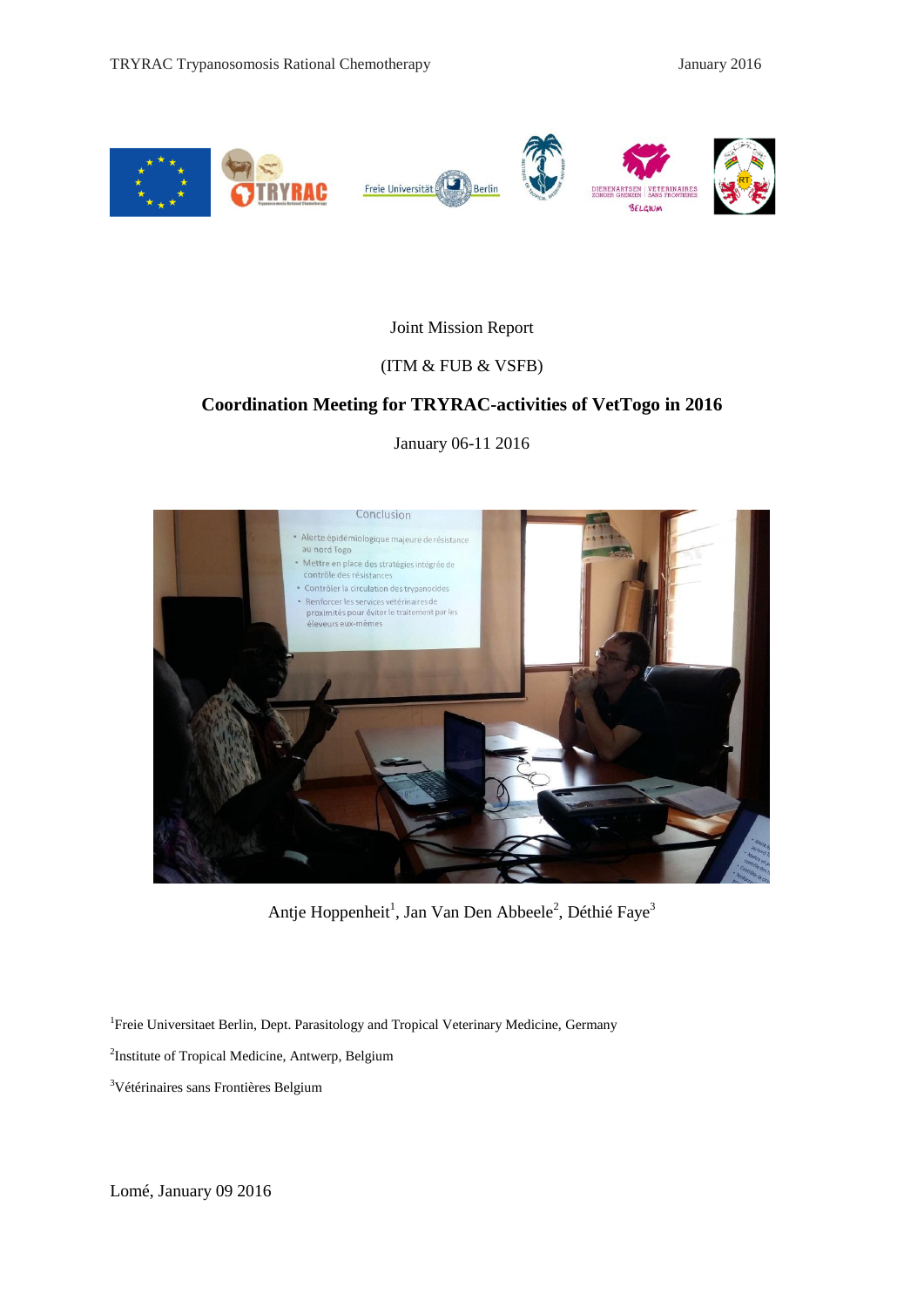# **List of Abbreviations**

| AAT           | <b>African Animal Trypanosomoses</b>                                                |
|---------------|-------------------------------------------------------------------------------------|
| <b>ARD</b>    | Global Programme on Agricultural Research for Development                           |
| DA            | Diminazene Aceturate                                                                |
| DE            | Direction de l'Elevage Lomé, Togo                                                   |
| <b>DRAEPH</b> | Direction Régionale de l'Agriculture, de l'Elevage, de la Pêche et de l'Hydraulique |
| EU            | European Union                                                                      |
| <b>FUB</b>    | Freie Universitaet Berlin                                                           |
| G.            | Glossina                                                                            |
| <b>ICAT</b>   | Institut de Conseil et d'Appui Technique                                            |
| <b>ISM</b>    | Isometamidium Chloride                                                              |
| <b>ITM</b>    | <b>Institute of Tropical Medicine Antwerp</b>                                       |
| <b>KAP</b>    | Knowledge Attitude Practise                                                         |
| <b>LPF</b>    | <b>Livestock Protective Fencing</b>                                                 |
| <b>LUH</b>    | Leibniz Universitaet Hannover                                                       |
| T.            | Trypanosoma                                                                         |
| <b>TRYRAC</b> | Trypanosomosis Rational Chemotherapy                                                |
| <b>VSFB</b>   | Vétérinaires Sans Frontières Belgium                                                |
| WP            | <b>Work Package</b>                                                                 |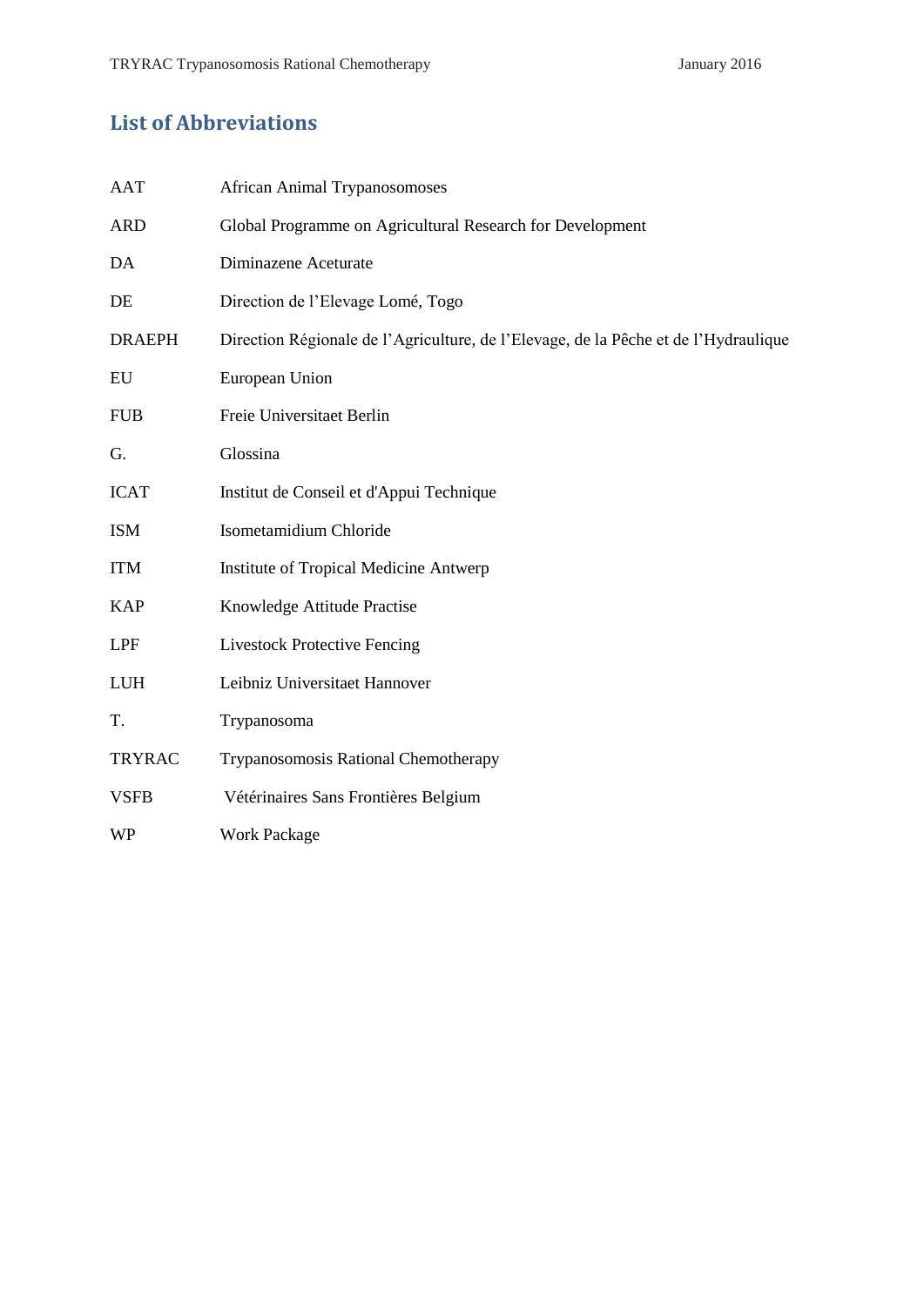## **General Introduction**

Trypanosome Rational Chemotherapy, TRYRAC, is part of the EU-funded initiative "Global Programme on Agricultural Research for Development" (ARD) that supports agricultural research for development on a global basis. TRYRAC is an international cooperation of academic, governmental and non-governmental organizations and has the aim of optimizing African Animal Trypanosomosis (AAT) management in western, eastern and southern Africa- represented by Togo, Ethiopia and Mozambique. TRYRAC started in March 2012 with a total funding period of 5 years.

The major constraints to optimal AAT management are ineffective chemical treatment due to limited accessibility of quality trypanocides, gaps in smallholder knowledge and restrictions in the detection of trypanocide resistance to the only two available drugs isometamidium chloride (ISM) and diminazene aceturate (DA).

That is why the main objective of TRYRAC is supporting livelihoods of resource-poor livestock producers in smallholder production systems in sub-Saharan Africa through improving the efficacy of trypanocidal drugs for the control of human and animal trypanosomosis. Specific objectives are 1) detecting trypanosome resistance 2) support drug quality control in African laboratories 3) improving the efficacy of trypanocides through promotion of rational drug use and development of adapted disease control methods.

Best bet strategies are optimizing trypanocidal efficiency and control drug resistance. They comprise selection of effective veterinary products, the promotion of rational drug use, economic vector control and improving animal health conditions in general. Extension messages will be disseminated throughout the study area by national agricultural research systems such as ICAT under the lead of VSFB. Towards the end of the project, a socio-economic impact assessment will be conducted through questionnaire surveys by the LUH.

Strategies for Togo have been determined after an investigative fact finding mission in October 2013 by the FUB to before-identified AAT hotspot regions where trypanocidal resistance/s occurred. These strategies are summarized in Figure 1 and they have been implemented and monitored since June 2014 in the vicinity of 3 community-based organisations in northern Togo: Koundoum, Lopano and Magnan.



**Figure 1.** Outline of best-bet strategies, implemented in intervention herds of 100 animals each in Koundoum, Lopano and Magnan which serve as demonstration models for extension messages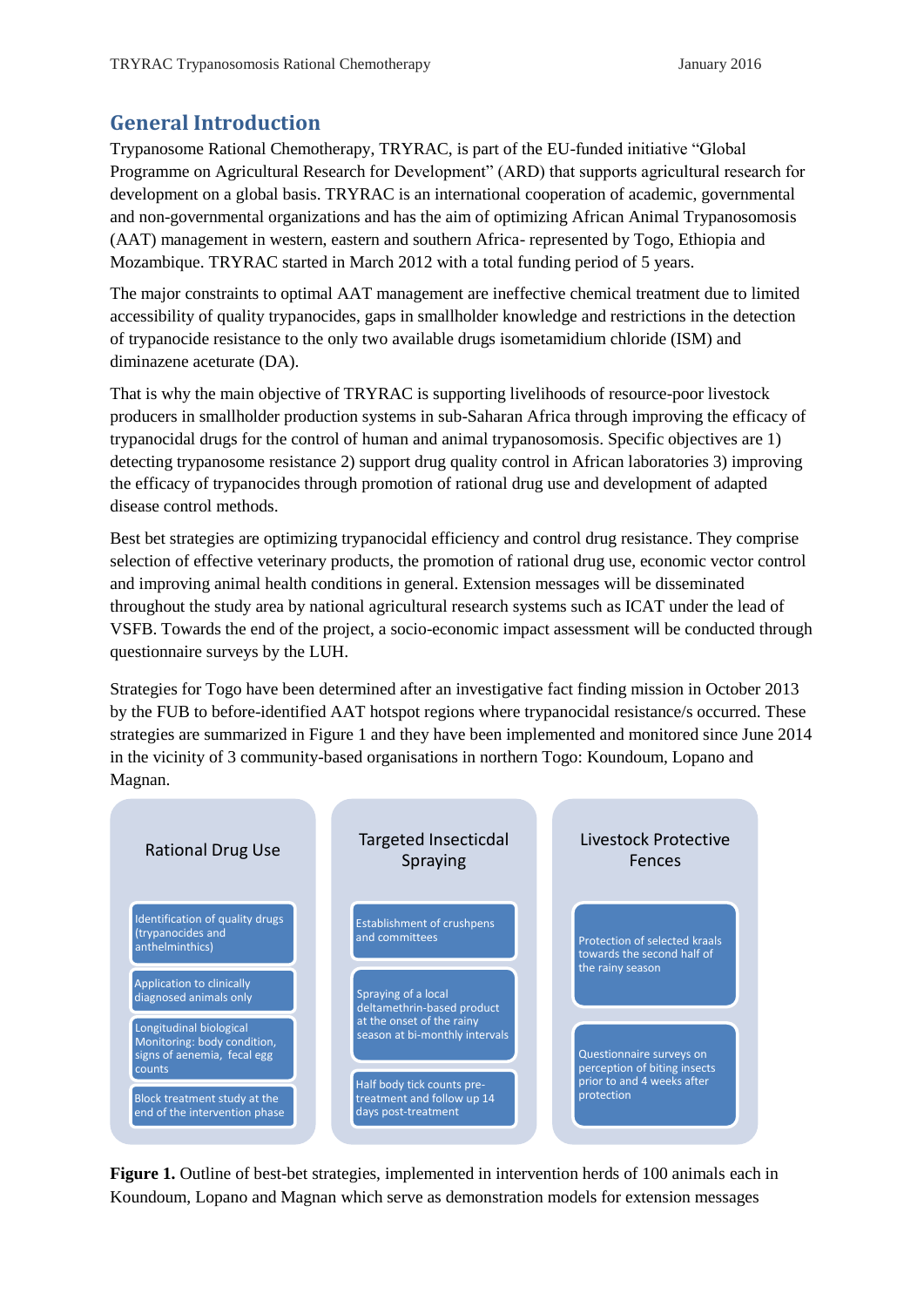It was agreed amongst stakeholders and the FUB, VSFB and VetTogo teams to launch WP 4 activities in late May/June 2014. Livestock protective fences could only be shipped by summer 2015 and were thus installed in the following rainy season July 2015. Training of the PhD student for net instalment and maintenance was done by the vector expert Dr. Bauer (see mission report).

Control sites, where farmers continue with their herd management approach, were established in Wakadé, Kadjitieri and Santigou. There, the biological monitoring is executed in the same manner as in the intervention sites.

Protocols for field interventions and monitoring were developed by Dr. Tchamdja in close collaboration with the FUB team. Protocols and mission reports are available in the partner area of the TRYRAC website: http://www.trypanocide.eu/.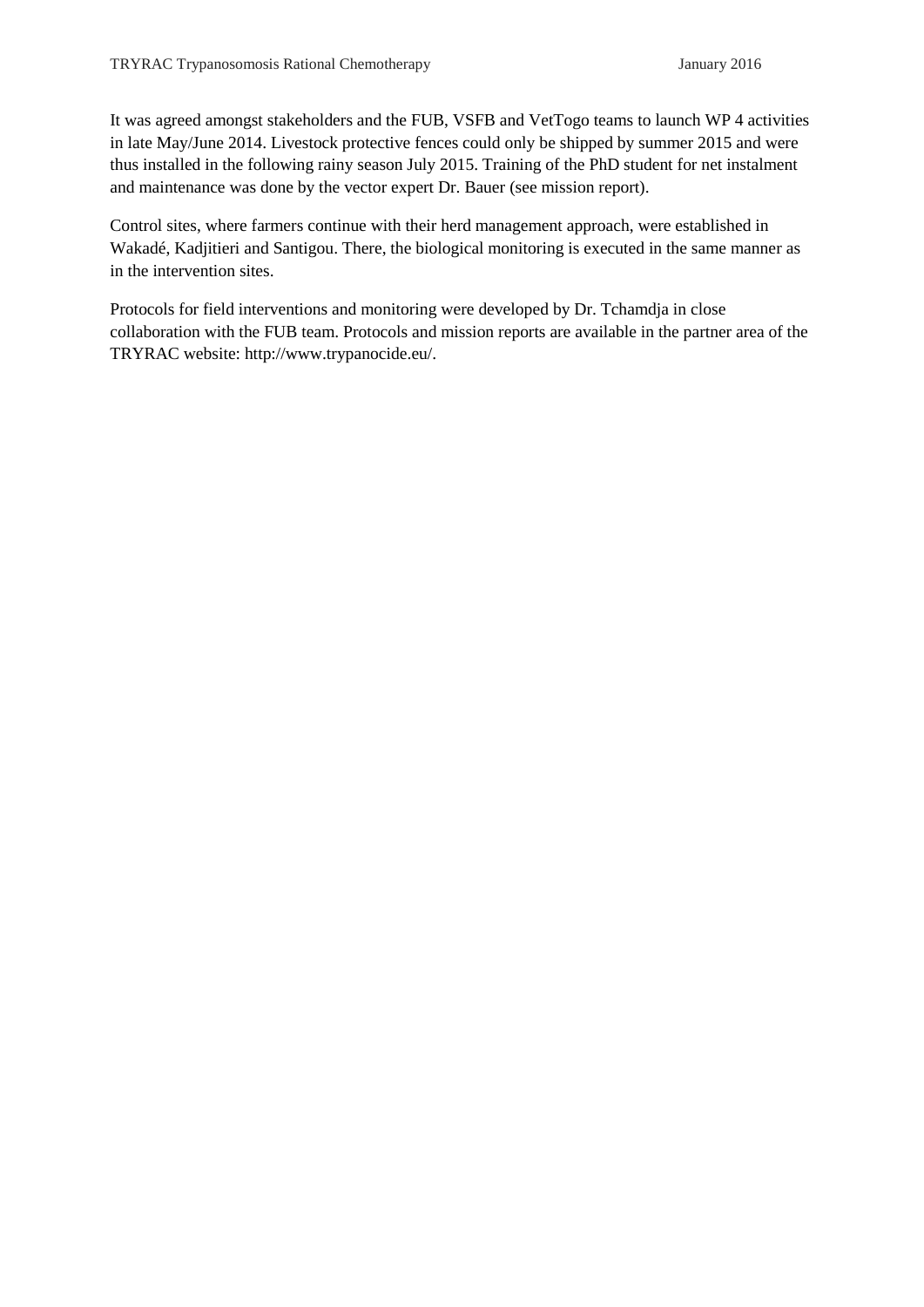# **Introduction and Mission objective**

The activities of WP 4 (best bet strategies) were launched in Togo in June 2014. Initially, a biological evaluation of the program was planned after 24 months of implementation. However, VetTogo communicated to the FUB team that study participants, especially but not only in the control villages, are dropping out. A considerable amount of data could be lost which endangers the output of the project.

It was thus decided to plan a fusion of intervention and control sites and to optimize the program timely in order to ensure a successful outcome for the last implementation year. An adapted schedule to plan for the biological and socio-economic impact assessment is needed. For these reasons the following objectives were set for this mission:

- Analyse intermediate outputs and identify shortcomings
- Develop improvement strategies
- Develop a schedule for VetTogo, FUB, VSF and LUH activities in 2016
- Plan and discuss publications, exchange of biological material

The schedule below (in French) was developed to target the above mentioned objectives.

| <b>Date</b>            | <b>Heure</b>       | Activité                                                                                                                                                                                                      | <b>Emplacement</b> |
|------------------------|--------------------|---------------------------------------------------------------------------------------------------------------------------------------------------------------------------------------------------------------|--------------------|
| Mecredi,<br>06/01/2015 | Vers<br>20:00      | Arrivé                                                                                                                                                                                                        | Anvers/Berlin/Lomé |
| Jeudi<br>07/01/2016    | $09.00 -$<br>17.00 | Mises à jour sur le terrain, présentation des données,<br>discussion sur les problèmes et les menaces<br>possibles, planification des activités pour la dernière<br>période du projet, élaborer un calendrier | Lomé, DE           |
| Vendredi<br>08/01/2016 | $09.00 -$<br>17.00 | Préparation du rapport, discussions sur le<br>questionnaire d'Hannovre ; conférence de Skype<br>entre VetTogo, ITM, FUB et LUH sur les activités<br>de 2016 et sur le questionnaire                           | Lomé, DE           |
| Samedi<br>09/01/2016   | $09.00 -$<br>17.00 | Des publications/la thèse : analyses les données etc. ;<br>remises des tiques pour être analysé à Berlin                                                                                                      | Lomé, DE           |
| Dimanche<br>10/01/2016 |                    | Départ                                                                                                                                                                                                        | Lomé, DE           |
| Lundi<br>11/01/2016    |                    | Arrivé                                                                                                                                                                                                        | Lomé/Berlin/Anvers |

**Table 1.** Calendrier pour la réunion structurelle de VetTogo, ITM, FUB et VSFB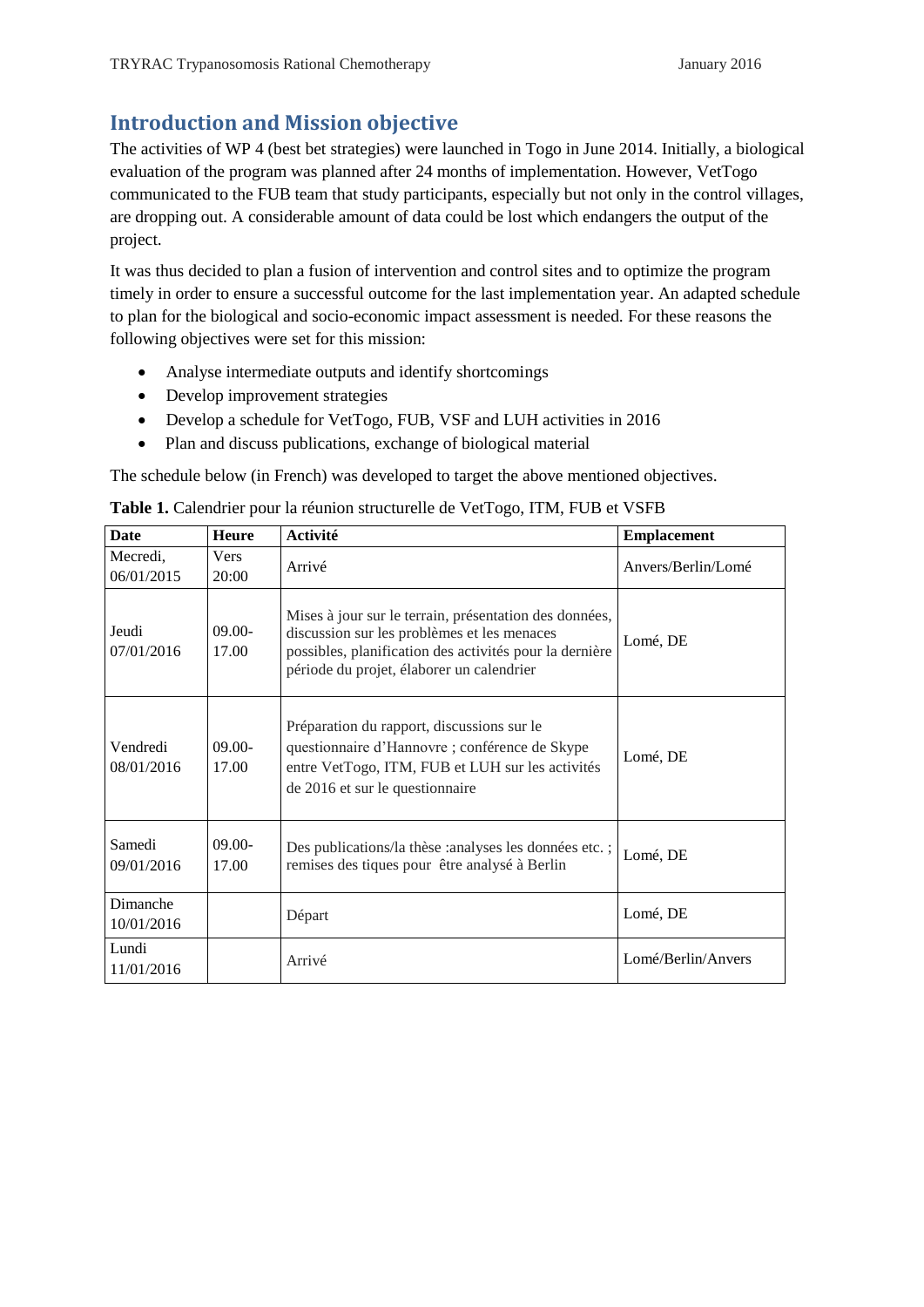### **Conference Protocols**

### **Presentation of preliminary results, trouble shooting, discuss optimized strategies, scheduling TRYRAC activities for 2016**

Place: Direction de l'Elevage et de la Pêche

Date: January 07 2016

Time: 09.00-16.30

Participants, occupation and affiliation:

- KA Kossi Adomefa, DE/VetTogo
- KW Komla Edun Woega, accountant, DE
- SA Sinfeile Adom, public veterinarian (chef de poste), DRAEPH Kara/VetTogo
- CJ Comlan Johnson, assistant, ICAT
- JA Jan Van Den Abbeele, project coordinator, ITM (WP 1)
- DF Déthié Faye, extension specialist, VSFB (WP 5)
- HB Anani, Helmut, Bankolé, veterinary inspector, DE/VetTogo
- AH Antje Hoppenheit, postdoc, FUB (WP 4)
- AB Aboudou Boukaya, public veterinarian (chef de poste), DRAEPH Savanes/VetTogo
- AK Abalo Kulo, professeur, UL/supervisor of the PhD candidate Guy Tchamdja

Daniel Batawui (DB; country director VetTogo) could not attend the meeting due to official duties related to a visit of a German minister;

-absence of Guy Tchamdja (GT; PhD student VetTogo) due to annual leave

09:30 Opening of the meeting by KA and JA

It was stated that GT has been coordinating the project from Lomé since fall 2015. It was clarified that SA and AB are responsible for the further implementation of all TRYRAC activities in Kara and Savanes, with the support of the already trained team (technicians Tchini and Isifa) and private veterinarians.

### SA, AB and DF report from the field

The farmers of the control village Santigou have completely moved.

The intervention village of Lopano is struggling with an overall lack of motivation in the crushpen committees. The entire herd was accidentally treated with DIM in late summer of 2015 which could be an indication that the extension messages of the local team (ICAT, private vets, livestock keepers association) have not reached the farmers optimally.

The farmers were initially very enthusiastic of the installed LPF's but they are now complaining about a loss of efficacy after approximately 3 months of usage. It has to be evaluated what the underlying cause is of this unexpected rapid decrease of the efficacy of the LPF. One possible explanation is the fact that the netting was not removed during the dry season as advised; the LPFs were not removed because of the perceived positive effect of a lower mosquito density.

 $\triangleright$  For further evaluation of the above LPF issue the following actions will be undertaken: 1 m<sup>2</sup> of the netting of each location is to be cut and sent to the FUB;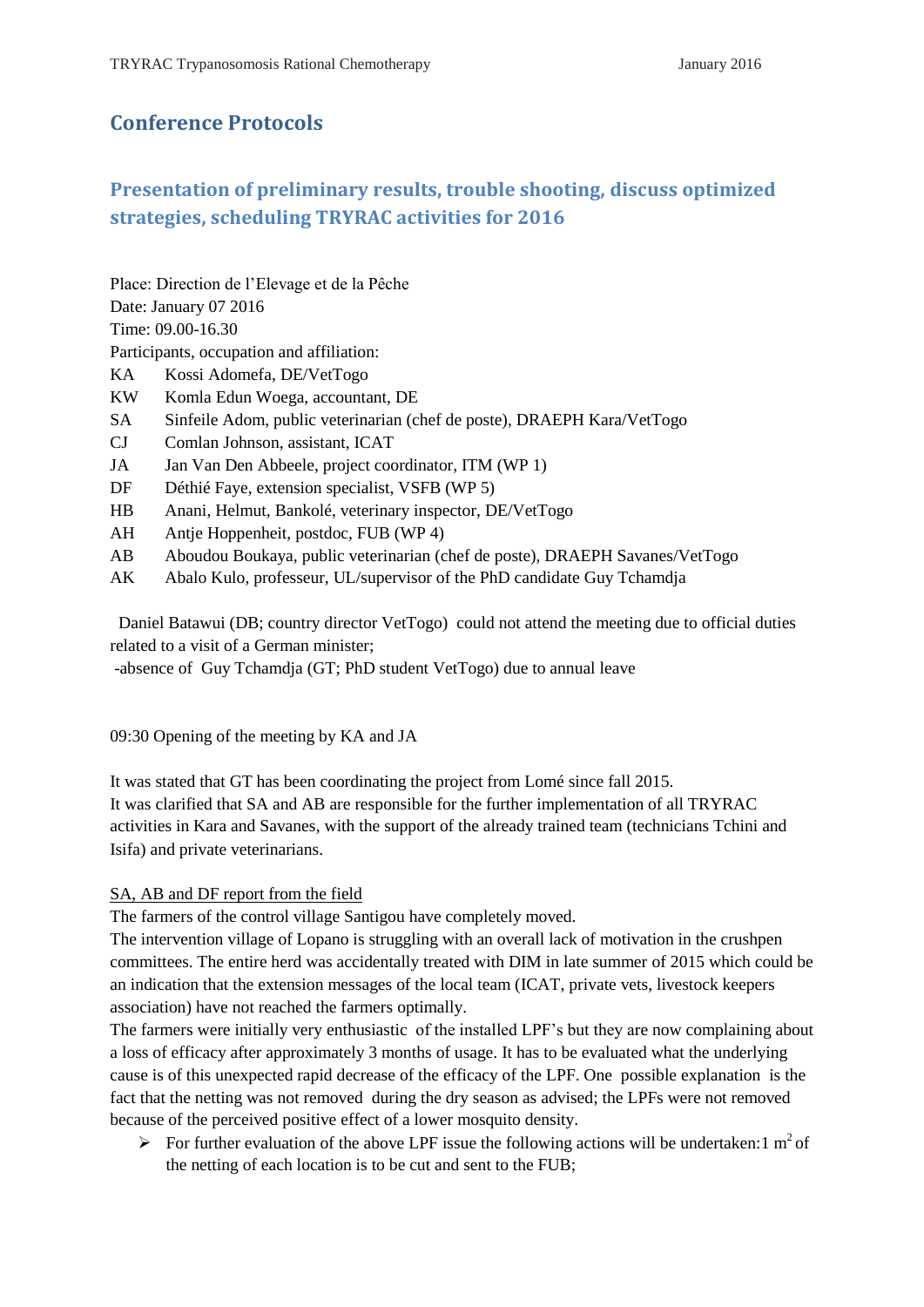-we will perform FlyBox tests of unwashed and washed netting to estimate its effect on sensitive and resistant house flies

-further, FUB will try to initiate pharmacological tests in the faculty

- Farmers must be re-informed how to use the netting properly (including washing to remove the dust) in order to improve the efficacy of the netting
	- -an information sheet will be developed by FUB and the vector specialist Dr. Burkhard Bauer;
- VetTogo/ICAT should approach the 9 LPF farmers of Magnan, Lopano and Koundoum and repeat training of net maintenance

### AK presented the outline of GT's PhD thesis and intermediate results

In order to write up his thesis timely, GT has already collected extensive biological data on the herds in September-October 2015. This action is independent of the foreseen TRYRAC protocol (i.e. collection of biological data of the herd is scheduled for May-June 2016).

The thesis exists in a draft version and is being corrected by AK. AK's presentation can be found on the website; a brief summary follows below:

A cross-sectional study of cattle herds in Kara and Savanes was done in 2013; AAT prevalence and resistance status was determined; identified best-bet strategies are being implemented since June 2014; One paper on trypanocidal quality is accepted; another paper is being drafted by GT, FUB, ITM and Tanguy Marcotty as an external statistician; a third paper on best-bet strategies is planned for the end of 2016 after completion of the thesis.

#### *Main output of the cross-sectional study*:

AAT and drug resistance is a problem in Togo; the quality of trypanocides, especially from illegal sources is not sufficient

*Main output of best bet strategies*:

Intervention herds are slightly healthier than the control herds (but statistically not significant) but the usage of trypanocides has declined drastically in the intervention sites: out of approximately 300 only 15 animals have been treated with DIM in the entire study period of 14 months at the time of data collection.The LUH questionnaire will reveal the amount of self-/veterinary treatments in the control sites (and as well in the intervention sites). Albendazole and Deltamethrin are effective against helminths and insects/ticks in the study locations at the time of the study

### DF and CJ each presented the developed extension tools and how they are being implemented in the different field locations

The complete presentation can be found on the website; the presentations can be summarized as follows:

- The tools were developed and translated in the local languages in time; some delay was observed in manufacturing the billboards; altogether the messages are well received and farmers seem very interested with the exception of Lopano were some lack of interest was observed.

- It was acknowledged how important and appreciated communication of Knowledge Attitude Practise (KAP) in animal trypanosomosis is.

The following actions are planned:

- $\triangleright$  the final schedule of activities in Togo (especially those of VSFB/ICAT/FUB) will target an optimized communication with the farmers
- $\triangleright$  VSFB and ICAT will try to identify the problems in Lopano and adjust their actions accordingly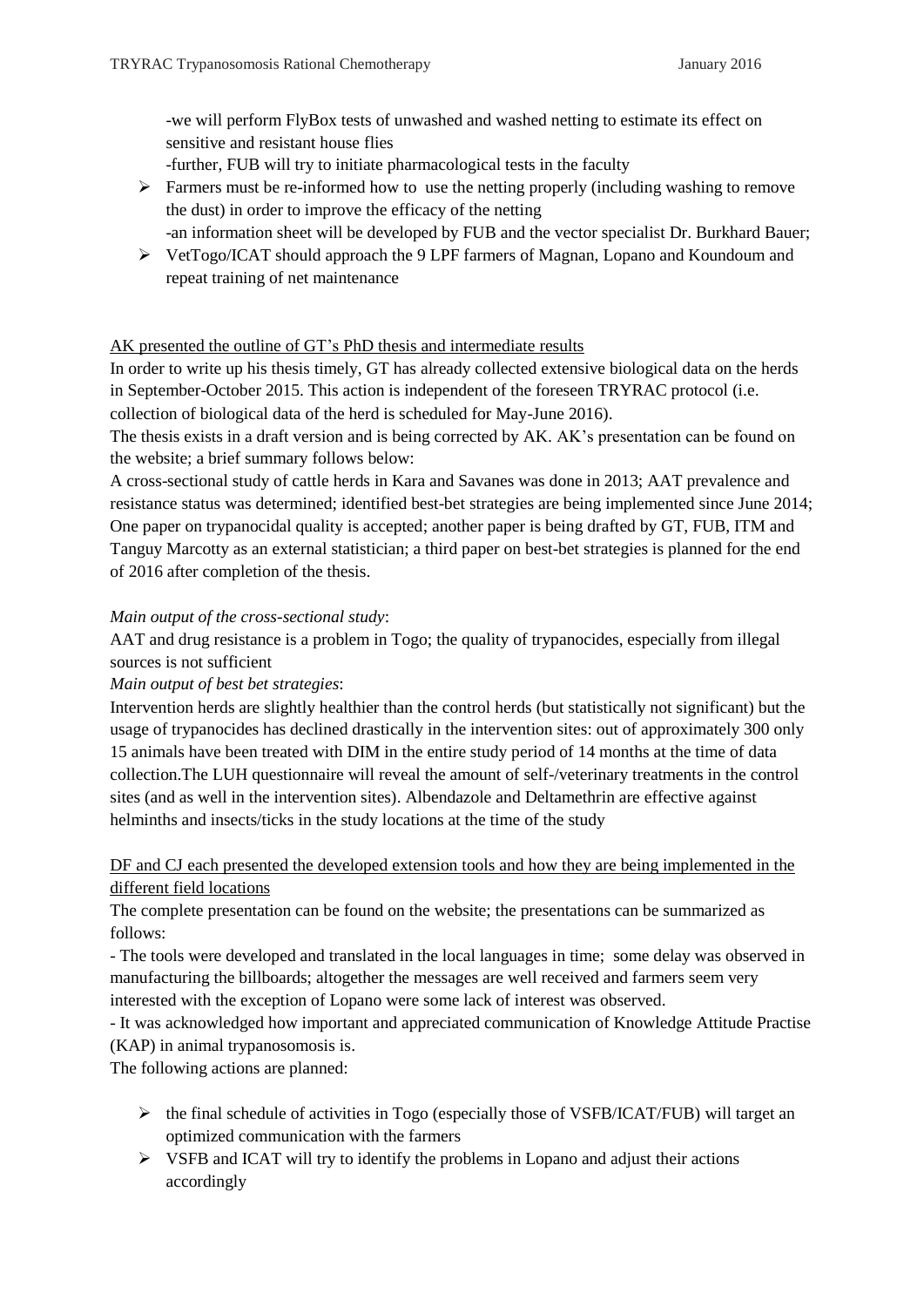A discussion developed between the participants on the accessibility to different trypanocides and its market/usage control in Togo, on the LPF's and on how to improve timely the communication of the project outcomes to the farmers at the intervention as well as the control sites. Ddrug sellers are interested to sell a high amount of trypanocides to vets and even farmers; this makes it hard to argue for rational drug use;. The practise of treating valuable animals regularly will be hard to change; veterinarians often sell big batches of drugs to the farmers so they don't need to visit them several times

-Vet authorities should play their role through a better control of the importation, distribution and use of vet drugs in general and trypanocides in particular. If not the positive outcome of the project might not be sustainable

The arguments/solution proposals are summarized below:

- $\triangleright$  To speed up the processing of the collected data statistical analysis of the data will be organised per publication; this will be done either through contracting external statisticians or through statisticians of the respective institutions according to the needed experience
- $\triangleright$  Positive effects of the best-bet strategies that lie mainly in the extreme low usage of trypanocides may not be so obvious to all the farmers; So stakeholders, especially farmers, could change their habits if they knew that spending less on trypanocides and treating only sick animals in a correct manner will not have a negative effect on their herds
- $\triangleright$  It is always difficult to change habits but a prompt communication of the projects output should be realized as soon as possible.

The EU has communicated to JA that actions should be undertaken to improve the international visibility of the TRYRAC project:

 $\triangleright$  a video is to be produced mainly in Togo with a local team; additional material should be filmed in Ethiopia and eventually Mozambique ( to be decided yet); AH will develop a script; JA will contact the ITM Public Relation service to look for a Belgian production team for the final cut and production

Based on the presented results and the following discussions, the schedule which can be seen below was developed. This schedule is a rough sketch which helps in co-ordinating logistics for the involved TRYRAC partners. Further fine-tuning will be done by the respective institutions.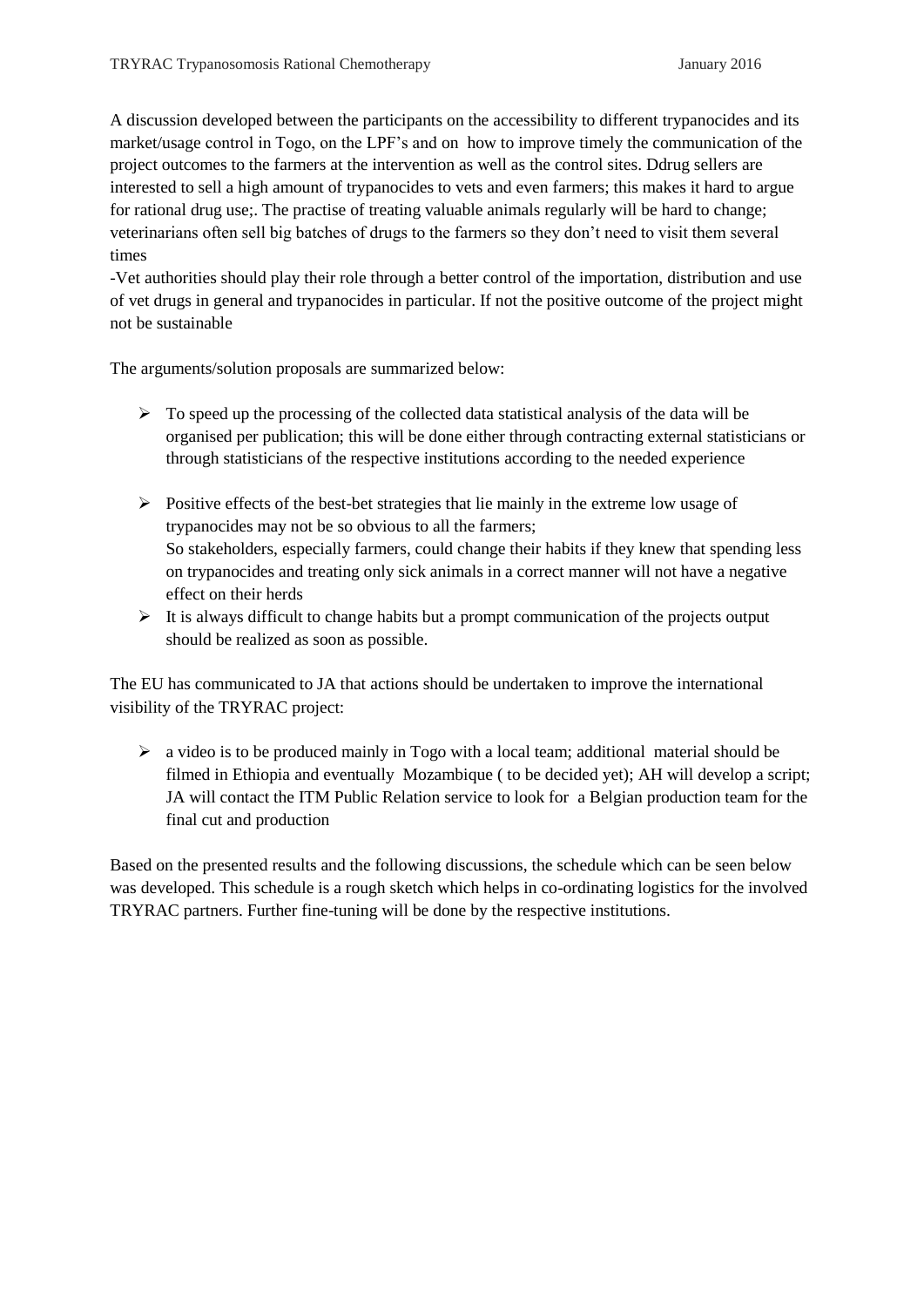|                                                                                                   |                                                                                                                                          | 2016 |  |  |   |   |                |   |    |    |    | 2017         |  |
|---------------------------------------------------------------------------------------------------|------------------------------------------------------------------------------------------------------------------------------------------|------|--|--|---|---|----------------|---|----|----|----|--------------|--|
| Activity                                                                                          |                                                                                                                                          |      |  |  | 5 | 6 | $\overline{7}$ | q | 10 | 11 | 12 | $\mathbf{1}$ |  |
| <b>Biological Assessment WP 4</b>                                                                 | done in October,<br>Blocktreatment missing;<br>joined with Guy's plan? (verify<br>with Clausen); ToDO FUB:<br>develop adjusted protocol! |      |  |  |   |   |                |   |    |    |    |              |  |
| Socioeconomical Assessment WP 6                                                                   |                                                                                                                                          |      |  |  |   |   |                |   |    |    |    |              |  |
| Communicate results to intervention<br>farmers & sensitize control farmers<br>(Dethie?/FUB/Bauer) | see if Dethie is available;                                                                                                              |      |  |  |   |   |                |   |    |    |    |              |  |
| Fusing Intervention and Control Sites                                                             | see Guy Tchamdja's field<br>schedule                                                                                                     |      |  |  |   |   |                |   |    |    |    |              |  |
| Production of a promotion video                                                                   | ToDo FUB: develop "script"<br>based on BMZ-Video; if<br>possible join production                                                         |      |  |  |   |   |                |   |    |    |    |              |  |
| Financial & Technical Report                                                                      |                                                                                                                                          |      |  |  |   |   |                |   |    |    |    |              |  |
| Audit (VetTogo, ITM, EMU)                                                                         |                                                                                                                                          |      |  |  |   |   |                |   |    |    |    |              |  |
| PMC (Moz? June /+ STVM Berlin?<br>September)                                                      | to be confirmed with Moz, UP,<br>Eth                                                                                                     |      |  |  |   |   |                |   |    |    |    |              |  |
| Submission article on prevalence                                                                  |                                                                                                                                          |      |  |  |   |   |                |   |    |    |    |              |  |
| Submission of the PhD thesis<br>Submission article on best-bet strategies                         |                                                                                                                                          |      |  |  |   |   |                |   |    |    |    |              |  |

Table 2. Preliminary schedule of TRYRAC activities in Togo 2016

- WP Work package FUB Freie Universitaet Berlin VetTogo Country coordinators, PhD student, field personal of Togo ITM Institute of Tropical Medicine, Antwerp EMU Eduardo Mundlane University, Maputo PMC Project Management Committee Moz Mozambique (the TRYRAC team) UP University of Pretoria
- Eth Ethiopia (the TRYRAC team)